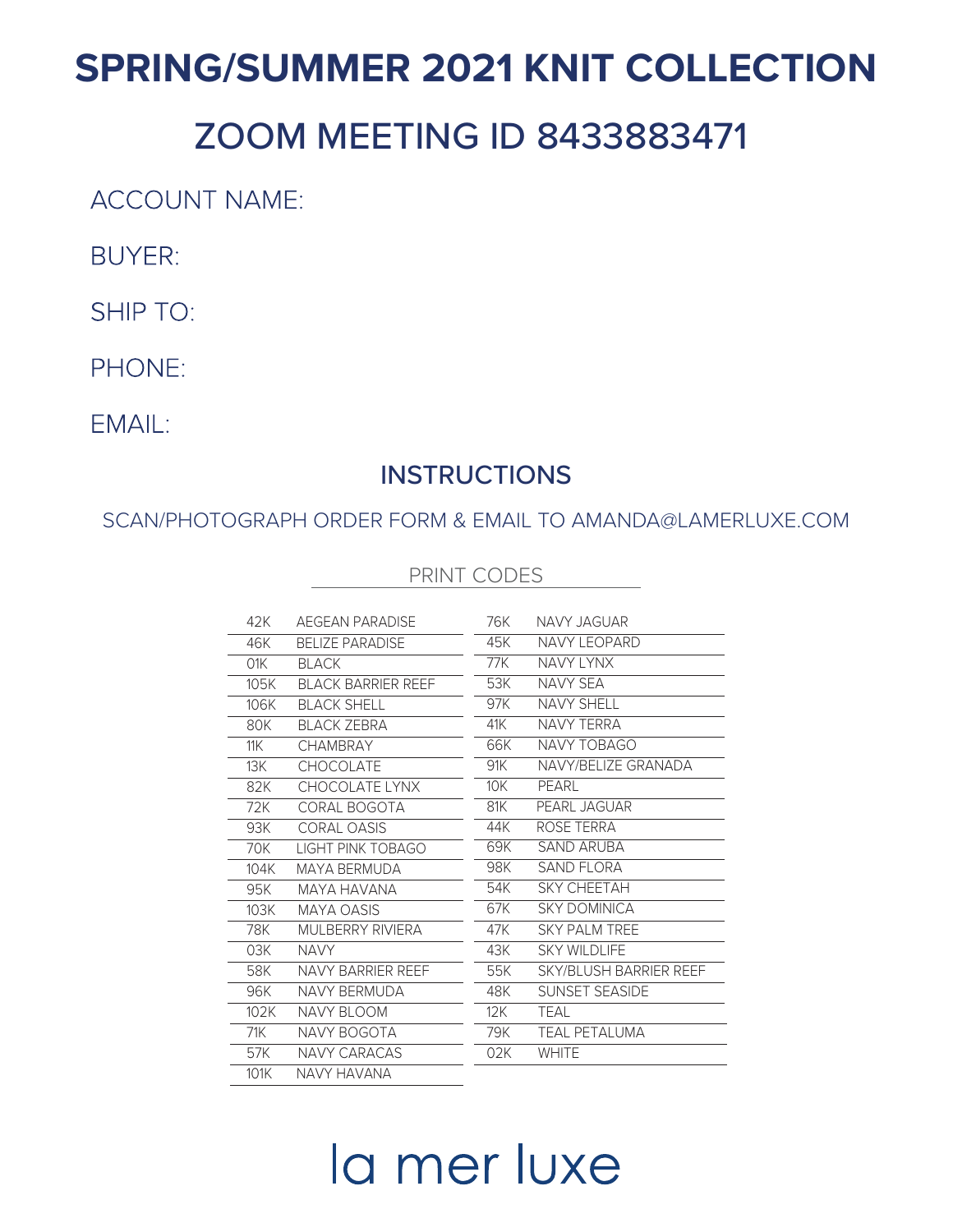

L77K - SL CINDY TOP \$33

| $PRINT$ $ XS S$ |  | M |  | XL DELIVERY |
|-----------------|--|---|--|-------------|
|                 |  |   |  |             |
|                 |  |   |  |             |
|                 |  |   |  |             |
|                 |  |   |  |             |



L50K - SL FONDA TOP \$33

| PRINT $ xs s $ |  | M | $\mathbf{1}$ | XL DELIVERY |
|----------------|--|---|--------------|-------------|
|                |  |   |              |             |
|                |  |   |              |             |
|                |  |   |              |             |
|                |  |   |              |             |



A86K - SL ANNIE DRESS \$40

| $PRINT$ $ XS S$ |  | M |  | XL DELIVERY |
|-----------------|--|---|--|-------------|
|                 |  |   |  |             |
|                 |  |   |  |             |
|                 |  |   |  |             |
|                 |  |   |  |             |



A74K - LS CINDY DRESS \$40

| PRINT XS S |  | M I | $\mathbf{1}$ | XL DELIVERY |
|------------|--|-----|--------------|-------------|
|            |  |     |              |             |
|            |  |     |              |             |
|            |  |     |              |             |
|            |  |     |              |             |



L78K - 3/4 SLV CINDY TOP \$36

| $PRINT$ $ XS S$ |  | м |  | L   XL   DELIVERY |
|-----------------|--|---|--|-------------------|
|                 |  |   |  |                   |
|                 |  |   |  |                   |
|                 |  |   |  |                   |
|                 |  |   |  |                   |



L34K - SL SHANNON TOP \$33

| PRINT XS S |  | м |  | L   XL   DELIVERY |
|------------|--|---|--|-------------------|
|            |  |   |  |                   |
|            |  |   |  |                   |
|            |  |   |  |                   |
|            |  |   |  |                   |



A88K - SL CINDY DRESS \$40

| PRINT | x <sub>S</sub> | S | М | L | XL DELIVERY |
|-------|----------------|---|---|---|-------------|
|       |                |   |   |   |             |
|       |                |   |   |   |             |
|       |                |   |   |   |             |
|       |                |   |   |   |             |



E11K - MARTHA SKORT \$34

| PRINT | $xs \mid s$ | м | $\mathbf{L}$ | XL DELIVERY |
|-------|-------------|---|--------------|-------------|
|       |             |   |              |             |
|       |             |   |              |             |
|       |             |   |              |             |
|       |             |   |              |             |



L58K - LS CINDY TOP \$36

| PRINT | $xs \mid s$ | м | I. | XL   DELIVERY |
|-------|-------------|---|----|---------------|
|       |             |   |    |               |
|       |             |   |    |               |
|       |             |   |    |               |
|       |             |   |    |               |



A68K - SL FONDA DRESS \$40

| PRINT | XS | S. | M | L | XL DELIVERY |
|-------|----|----|---|---|-------------|
|       |    |    |   |   |             |
|       |    |    |   |   |             |
|       |    |    |   |   |             |
|       |    |    |   |   |             |



A93K - SL CINDY DRESS \$40

| PRINT | XS | S. | м | L | XL DELIVERY |
|-------|----|----|---|---|-------------|
|       |    |    |   |   |             |
|       |    |    |   |   |             |
|       |    |    |   |   |             |
|       |    |    |   |   |             |



E04K - LORNA SKORT \$34

| PRINT | $xs \mid s$ | M | L. | XL DELIVERY |
|-------|-------------|---|----|-------------|
|       |             |   |    |             |
|       |             |   |    |             |
|       |             |   |    |             |
|       |             |   |    |             |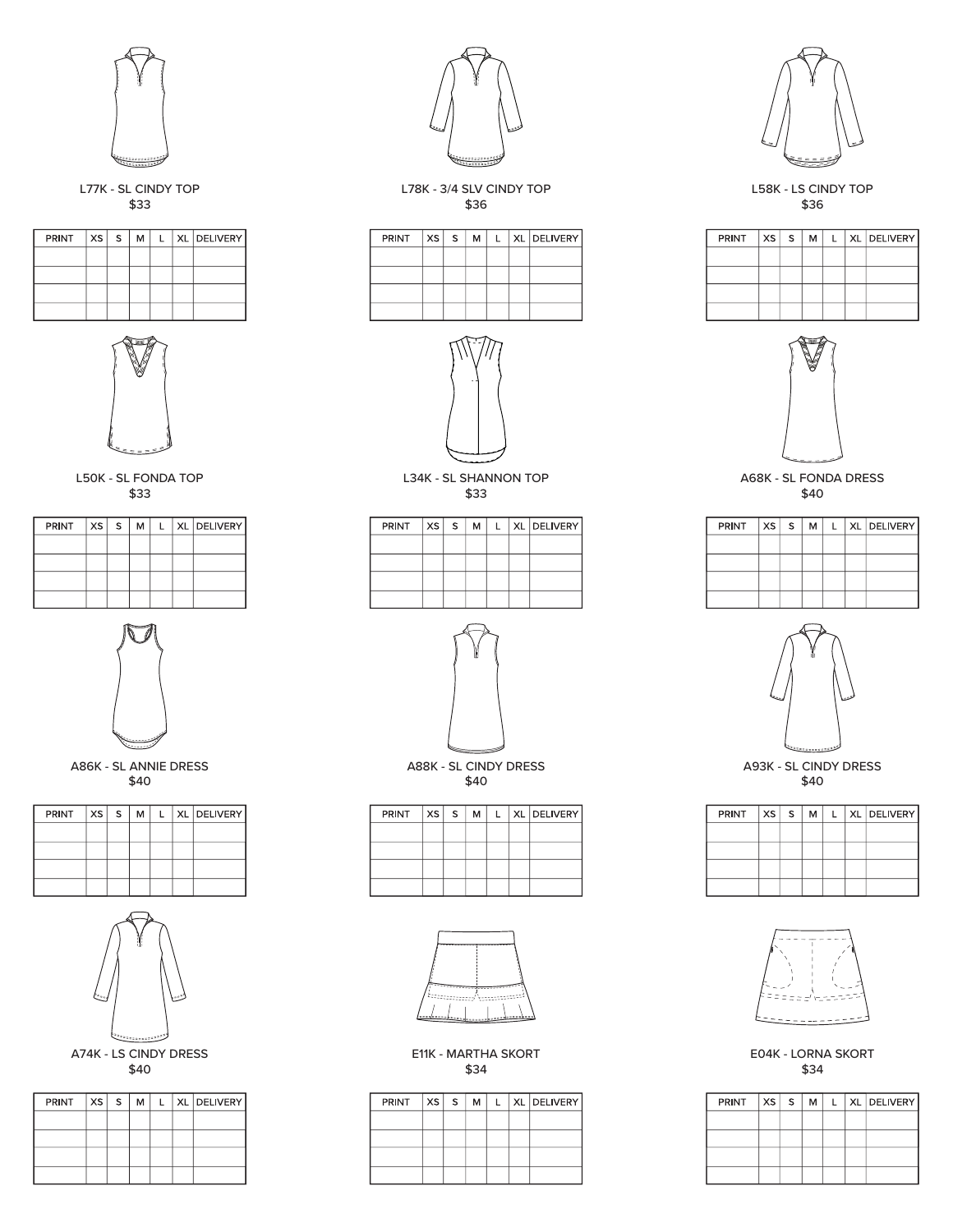

L68K - SL CAMERON TOP \$33

| $PRINT$ $ XS S$ |  | м |  | XL DELIVERY |
|-----------------|--|---|--|-------------|
|                 |  |   |  |             |
|                 |  |   |  |             |
|                 |  |   |  |             |
|                 |  |   |  |             |



L02K - SL HARPER TOP \$33

| $PRINT$ $ XS S $ |  | M | $\mathbf{1}$ | XL DELIVERY |
|------------------|--|---|--------------|-------------|
|                  |  |   |              |             |
|                  |  |   |              |             |
|                  |  |   |              |             |
|                  |  |   |              |             |



E05K - HOLLY CAPRI \$32

| PRINT | $xs \mid s$ | м | L | XL DELIVERY |
|-------|-------------|---|---|-------------|
|       |             |   |   |             |
|       |             |   |   |             |
|       |             |   |   |             |
|       |             |   |   |             |



|  |  |  | PRINT   XS   S   M   L   XL   DELIVERY |
|--|--|--|----------------------------------------|
|  |  |  |                                        |
|  |  |  |                                        |
|  |  |  |                                        |
|  |  |  |                                        |

E.



L45K - SS JENNY TOP \$33

| PRINT | XS S | М | $\mathbf{L}$ | XL DELIVERY |
|-------|------|---|--------------|-------------|
|       |      |   |              |             |
|       |      |   |              |             |
|       |      |   |              |             |
|       |      |   |              |             |



E02K - KINSLEY PANT \$33

| PRINT   XS   S |  | м |  | L   XL   DELIVERY |
|----------------|--|---|--|-------------------|
|                |  |   |  |                   |
|                |  |   |  |                   |
|                |  |   |  |                   |
|                |  |   |  |                   |



R04K - KELLY BELT \$13

| PRINT | xs s | м | $\mathbf{L}$ | XL   DELIVERY |
|-------|------|---|--------------|---------------|
|       |      |   |              |               |
|       |      |   |              |               |
|       |      |   |              |               |
|       |      |   |              |               |



L41K - SL CHELSEA TOP \$33

| PRINT XS S |  | м |  | L   XL   DELIVERY |
|------------|--|---|--|-------------------|
|            |  |   |  |                   |
|            |  |   |  |                   |
|            |  |   |  |                   |
|            |  |   |  |                   |



E01K - WRAP FRONT PANT \$34

| PRINT | xs s | М | L | XL DELIVERY |
|-------|------|---|---|-------------|
|       |      |   |   |             |
|       |      |   |   |             |
|       |      |   |   |             |
|       |      |   |   |             |



E14K - SAVANNAH SKIRT \$34

| PRINT | XS <sub>1</sub> | S. | М | I. | XL DELIVERY |
|-------|-----------------|----|---|----|-------------|
|       |                 |    |   |    |             |
|       |                 |    |   |    |             |
|       |                 |    |   |    |             |
|       |                 |    |   |    |             |



\$33

| $PRINT$ $ XS S$ |  | м | ı. | XL DELIVERY |
|-----------------|--|---|----|-------------|
|                 |  |   |    |             |
|                 |  |   |    |             |
|                 |  |   |    |             |
|                 |  |   |    |             |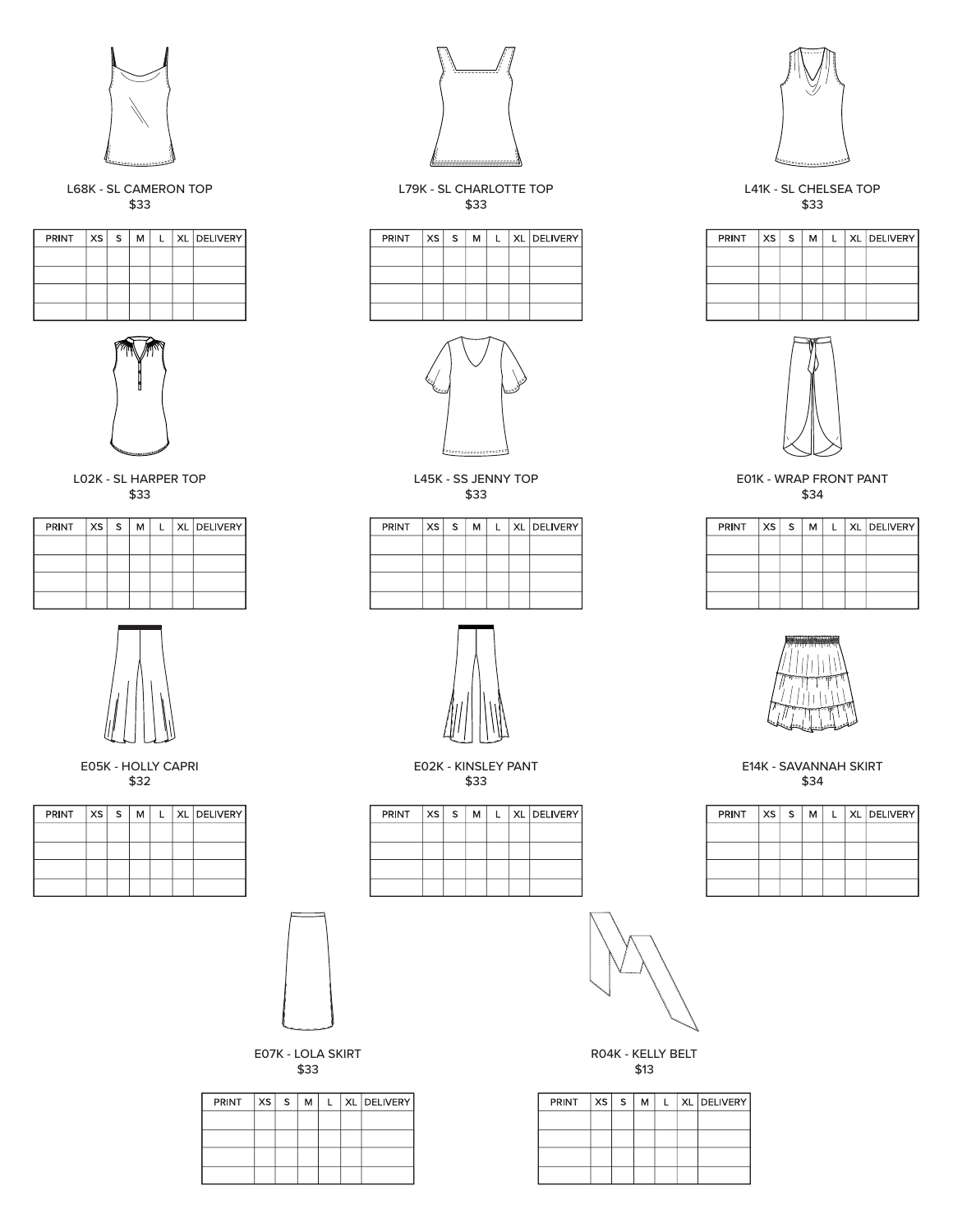

L18K - 3/4 SLV SHIRLEY TOP \$36

| $PRINT$ $ XS S$ |  | M |  | L   XL   DELIVERY |
|-----------------|--|---|--|-------------------|
|                 |  |   |  |                   |
|                 |  |   |  |                   |
|                 |  |   |  |                   |
|                 |  |   |  |                   |



L40K - LS OLIVIA TOP \$36

| PRINT | xs s | м | L | XL DELIVERY |
|-------|------|---|---|-------------|
|       |      |   |   |             |
|       |      |   |   |             |
|       |      |   |   |             |
|       |      |   |   |             |



L70K - SS MINDY TOP \$33

| $PRINT$ $ XS S$ |  | м | $\mathbf{L}$ | XL DELIVERY |
|-----------------|--|---|--------------|-------------|
|                 |  |   |              |             |
|                 |  |   |              |             |
|                 |  |   |              |             |
|                 |  |   |              |             |



E06K - HOLLY PANT \$33

| $PRINT$ $ XS S$ |  | М |  | XL DELIVERY |
|-----------------|--|---|--|-------------|
|                 |  |   |  |             |
|                 |  |   |  |             |
|                 |  |   |  |             |
|                 |  |   |  |             |



L15K - 3/4 SLV MILAN TOP \$36

| $PRINT$ $ XS S$ |  | м | $\perp$ | XL DELIVERY |
|-----------------|--|---|---------|-------------|
|                 |  |   |         |             |
|                 |  |   |         |             |
|                 |  |   |         |             |
|                 |  |   |         |             |



L63K - SS MARIA TOP \$33

| $PRINT$ $ XS S$ |  | м | ı. | XL DELIVERY |
|-----------------|--|---|----|-------------|
|                 |  |   |    |             |
|                 |  |   |    |             |
|                 |  |   |    |             |
|                 |  |   |    |             |



L24K - SL ITALIA TOP \$33

| PRINT XS S |  | м | $\mathbf{I}$ | XL DELIVERY |
|------------|--|---|--------------|-------------|
|            |  |   |              |             |
|            |  |   |              |             |
|            |  |   |              |             |
|            |  |   |              |             |



L62K - 3/4 SLV CAMILA TOP \$36

| PRINT | $xs \mid s$ | м |  | XL DELIVERY |
|-------|-------------|---|--|-------------|
|       |             |   |  |             |
|       |             |   |  |             |
|       |             |   |  |             |
|       |             |   |  |             |



L31K - NATALIA TOP \$36





L29K - SS HARLEY TOP \$33

| PRINT   XS | S. | M | ı. | XL DELIVERY |
|------------|----|---|----|-------------|
|            |    |   |    |             |
|            |    |   |    |             |
|            |    |   |    |             |
|            |    |   |    |             |



L64K - 3/4 SLV ITALIA TOP \$36

| PRINT | xs <sub>1</sub> | S. | M | L | XL DELIVERY |
|-------|-----------------|----|---|---|-------------|
|       |                 |    |   |   |             |
|       |                 |    |   |   |             |
|       |                 |    |   |   |             |
|       |                 |    |   |   |             |
|       |                 |    |   |   |             |
|       |                 |    |   |   |             |
|       |                 |    |   |   |             |



A58K - SL DANNY DRESS \$40

| PRINT   XS | S. | M | ı. | XL DELIVERY |
|------------|----|---|----|-------------|
|            |    |   |    |             |
|            |    |   |    |             |
|            |    |   |    |             |
|            |    |   |    |             |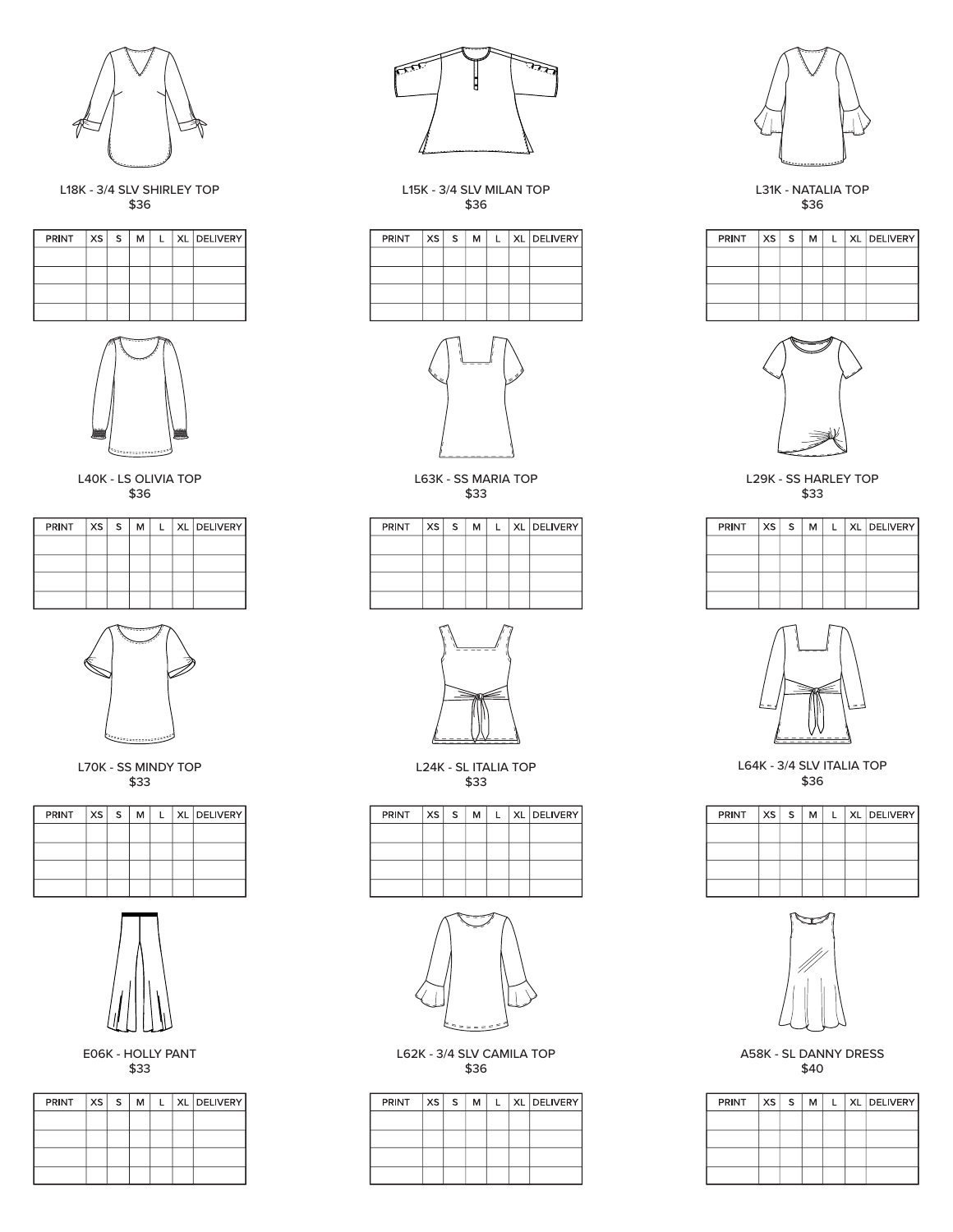

A94K - STRAPLESS MADISON DRESS \$42

| PRINT XS S |  | м | $\mathbf{L}$ | XL DELIVERY |
|------------|--|---|--------------|-------------|
|            |  |   |              |             |
|            |  |   |              |             |
|            |  |   |              |             |
|            |  |   |              |             |



A95K - SS HEPBURN DRESS \$40

| $PRINT$ $ XS S$ |  | M I | $\mathbf{L}$ | XL DELIVERY |
|-----------------|--|-----|--------------|-------------|
|                 |  |     |              |             |
|                 |  |     |              |             |
|                 |  |     |              |             |
|                 |  |     |              |             |



A18K - SL WILLA MIDI \$42

| PRINT $ xs s$ |  | M | L | XL DELIVERY |
|---------------|--|---|---|-------------|
|               |  |   |   |             |
|               |  |   |   |             |
|               |  |   |   |             |
|               |  |   |   |             |



A42K - SL COLLINS ROMPER \$40

| PRINT $ XS S $ |  | M | L | XL DELIVERY |
|----------------|--|---|---|-------------|
|                |  |   |   |             |
|                |  |   |   |             |
|                |  |   |   |             |
|                |  |   |   |             |



A31K - SS BONNIE DRESS \$40

| PRINT XS S |  | M |  | XL DELIVERY |
|------------|--|---|--|-------------|
|            |  |   |  |             |
|            |  |   |  |             |
|            |  |   |  |             |
|            |  |   |  |             |



A02K - SL LILLY DRESS \$40

| PRINT | $xs \mid s$ | м | $\mathbf{L}$ | XL DELIVERY |
|-------|-------------|---|--------------|-------------|
|       |             |   |              |             |
|       |             |   |              |             |
|       |             |   |              |             |
|       |             |   |              |             |



A57K - SL SADIE MIDI \$42

| PRINT | xs s | M | L | XL DELIVERY |
|-------|------|---|---|-------------|
|       |      |   |   |             |
|       |      |   |   |             |
|       |      |   |   |             |
|       |      |   |   |             |



A24K - STRAPLESS ALIA JUMPSUIT \$44

| PRINT | xs s | м | $\mathbf{L}$ | XL DELIVERY |
|-------|------|---|--------------|-------------|
|       |      |   |              |             |
|       |      |   |              |             |
|       |      |   |              |             |
|       |      |   |              |             |



A51K - 3/4 SLV EMILY DRESS \$40





A61K - SL CORA MIDI \$42

| $PRINT$ $ XS S$ |  | м | $\mathbf{L}$ | XL   DELIVERY |
|-----------------|--|---|--------------|---------------|
|                 |  |   |              |               |
|                 |  |   |              |               |
|                 |  |   |              |               |
|                 |  |   |              |               |



A89K - SL GRACE MAXI \$46

| <b>PRINT</b> | $xs \mid s$ | м | L. | XL DELIVERY |
|--------------|-------------|---|----|-------------|
|              |             |   |    |             |
|              |             |   |    |             |
|              |             |   |    |             |
|              |             |   |    |             |



A54K - SL WINIFRED JUMPSUIT \$44

| PRINT XS S |  | м | $\mathbf{I}$ | XL DELIVERY |
|------------|--|---|--------------|-------------|
|            |  |   |              |             |
|            |  |   |              |             |
|            |  |   |              |             |
|            |  |   |              |             |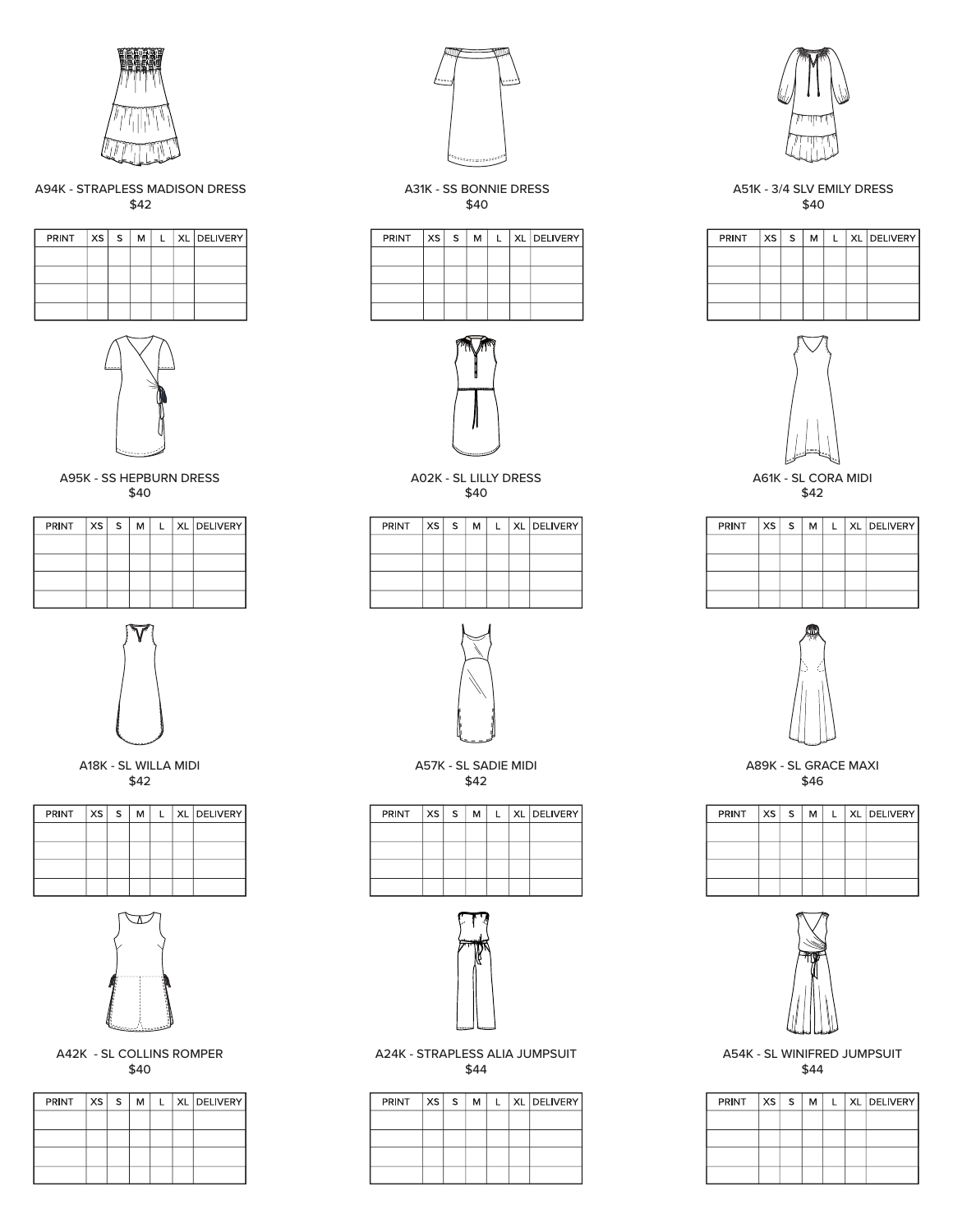

A29K - SL CRANE DRESS \$40

| $PRINT$ $ XS S M$ |  |  | L   XL   DELIVERY |
|-------------------|--|--|-------------------|
|                   |  |  |                   |
|                   |  |  |                   |
|                   |  |  |                   |
|                   |  |  |                   |



A28K - SL MONROE DRESS \$40

|  |  |  | PRINT   XS   S   M   L   XL   DELIVERY |
|--|--|--|----------------------------------------|
|  |  |  |                                        |
|  |  |  |                                        |
|  |  |  |                                        |
|  |  |  |                                        |



A84K - SS MONROE DRESS \$40

| PRINT $ xs s $ |  | м |  | L   XL   DELIVERY |
|----------------|--|---|--|-------------------|
|                |  |   |  |                   |
|                |  |   |  |                   |
|                |  |   |  |                   |
|                |  |   |  |                   |



A34K - SS GAIL DRESS \$40

| PRINT XS S |  | M | I. | XL DELIVERY |
|------------|--|---|----|-------------|
|            |  |   |    |             |
|            |  |   |    |             |
|            |  |   |    |             |
|            |  |   |    |             |



A30K - SS CRANE DRESS \$40

| $PRINT$ $ XS S$ |  | M | L | XL DELIVERY |
|-----------------|--|---|---|-------------|
|                 |  |   |   |             |
|                 |  |   |   |             |
|                 |  |   |   |             |
|                 |  |   |   |             |



A33K - SS SIBLEY DRESS \$40

| PRINT XS S |  | м | $\mathbf{L}$ | XL DELIVERY |
|------------|--|---|--------------|-------------|
|            |  |   |              |             |
|            |  |   |              |             |
|            |  |   |              |             |
|            |  |   |              |             |



A66K - 3/4 SLV MIA DRESS \$40

| PRINT | $XS \rvert S$ | M |  | XL DELIVERY |
|-------|---------------|---|--|-------------|
|       |               |   |  |             |
|       |               |   |  |             |
|       |               |   |  |             |
|       |               |   |  |             |



A26K - SL TILLY DRESS \$40

| $PRINT$ $ XS S$ |  | M | $\mathsf{L}$ | XL DELIVERY |
|-----------------|--|---|--------------|-------------|
|                 |  |   |              |             |
|                 |  |   |              |             |
|                 |  |   |              |             |
|                 |  |   |              |             |



A80K - 3/4 SLV CRANE DRESS \$40

| $PRINT$ $ XS S $ |  | м |  | L   XL   DELIVERY |
|------------------|--|---|--|-------------------|
|                  |  |   |  |                   |
|                  |  |   |  |                   |
|                  |  |   |  |                   |
|                  |  |   |  |                   |



A36K - 3/4 SLV SIBLEY DRESS \$40

| PRINT XS S |  | м | $\mathbf{L}$ | XL DELIVERY |
|------------|--|---|--------------|-------------|
|            |  |   |              |             |
|            |  |   |              |             |
|            |  |   |              |             |
|            |  |   |              |             |



L25K - SS GAIL TOP \$33

| PRINT | XS S | м | L. | XL   DELIVERY |
|-------|------|---|----|---------------|
|       |      |   |    |               |
|       |      |   |    |               |
|       |      |   |    |               |
|       |      |   |    |               |



A72K - 3/4 SLV AUBREY DRESS \$40

| <b>PRINT</b> | xs s | M | L | XL DELIVERY |
|--------------|------|---|---|-------------|
|              |      |   |   |             |
|              |      |   |   |             |
|              |      |   |   |             |
|              |      |   |   |             |